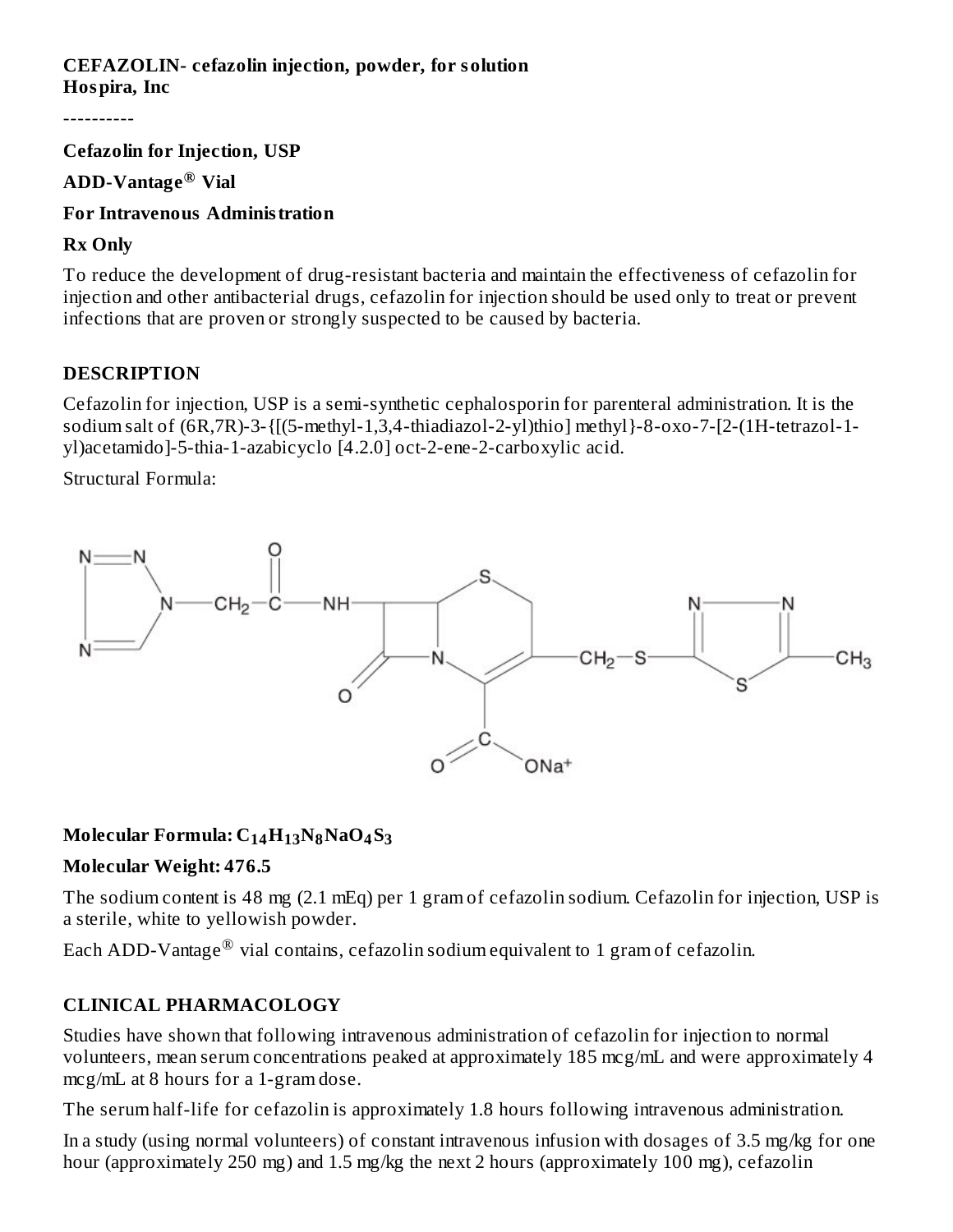produced a steady serum level at the third hour of approximately 28 mcg/mL.

Studies in patients hospitalized with infections indicate that cefazolin produces mean peak serum levels approximately equivalent to those seen in normal volunteers.

Bile levels in patients without obstructive biliary disease can reach or exceed serum levels by up to five times; however, in patients with obstructive biliary disease, bile levels of cefazolin are considerably lower than serum levels (<1 mcg/mL).

In synovial fluid, the level of cefazolin becomes comparable to that reached in serum at about 4 hours after drug administration.

Studies of cord blood show prompt transfer of cefazolin across the placenta. Cefazolin is present in very low concentrations in the milk of nursing mothers.

Cefazolin is excreted unchanged in the urine. In the first 6 hours approximately 60% of the drug is excreted in the urine and this increases to 70% to 80% within 24 hours.

In patients undergoing peritoneal dialysis (2 L/hour.), cefazolin produced mean serum levels of approximately 10 and 30 mcg/mL after 24 hours' instillation of a dialyzing solution containing 50 mg/L and 150 mg/L, respectively. Mean peak levels were 29 mcg/mL (range 13 to 44 mcg/mL) with 50 mg/L (3 patients), and 72 mcg/mL (range 26 to 142 mcg/mL) with 150 mg/L (6 patients). Intraperitoneal administration of cefazolin for injection is usually well tolerated.

Controlled studies on adult normal volunteers, receiving 1 gram 4 times a day for 10 days, monitoring CBC, SGOT, SGPT, bilirubin, alkaline phosphatase, BUN, creatinine and urinalysis, indicated no clinically significant changes attributed to cefazolin.

## **Microbiology**

## *Mechanism of Action*

Cefazolin is a bactericidal agent that acts by inhibition of bacterial cell wall synthesis.

## *Resistance*

Predominant mechanisms of bacterial resistance to cephalosporins include the presence of extendedspectrum beta-lactamases and enzymatic hydrolysis.

# *Antimicrobial Activity*

Cefazolin has been shown to be active against most isolates of the following microorganisms, both *in vitro* and in clinical infections as described in the **INDICATIONS AND USAGE (1)** section.

Gram-Positive Bacteria

*Staphylococcus aureus*

*Staphylococcus epidermidis*

*Streptococcus agalactiae*

*Streptococcus pneumoniae*

*Streptococcus pyogenes*

Methicillin-resistant *staphylococci* are uniformly resistant to cefazolin.

Gram-Negative Bacteria

*Escherichia coli*

## *Proteus mirabilis*

Most isolates of indole positive Proteus (*Proteus vulgaris*), *Enterobacter* spp., *Morganella morganii*, *Providencia rettgeri*, *Serratia* spp., and *Pseudomonas* spp. are resistant to cefazolin.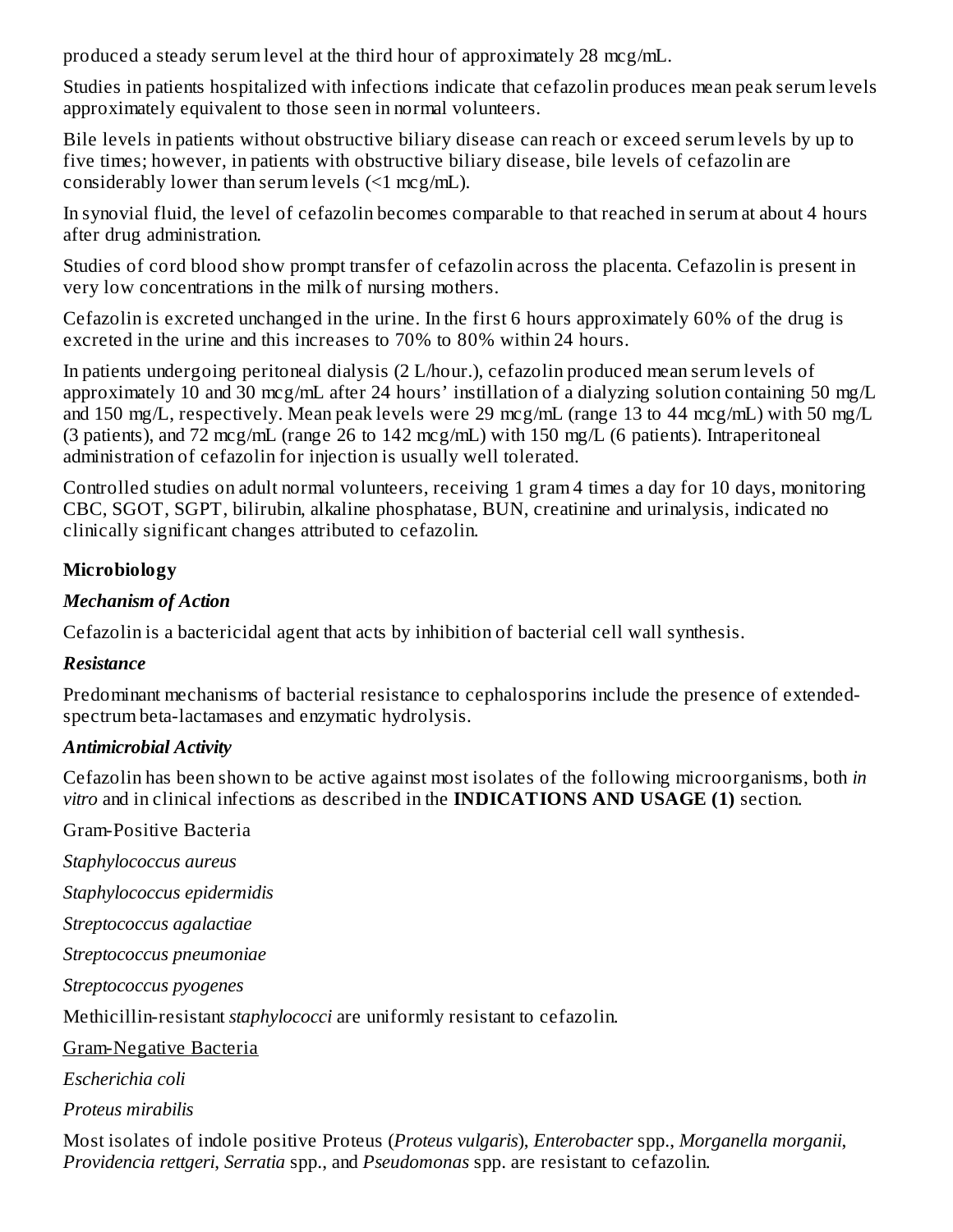#### *Susceptibility Testing*

For specific information regarding susceptibility test interpretive criteria and associated test methods and quality control standards recognized by FDA for this drug, please see: https://www.fda.gov/STIC.

### **INDICATIONS AND USAGE**

Cefazolin for injection is indicated in the treatment of the following serious infections due to susceptible organisms:

**Respiratory Tract Infections:** Due to *S. pneumoniae, Klebsiella* species, *H. influenzae, S. aureus* (penicillin-sensitive and penicillin-resistant), and group A beta-hemolytic *streptococci*.

Injectable benzathine penicillin is considered to be the drug of choice in treatment and prevention of *streptococcal* infections, including the prophylaxis of rheumatic fever.

Cefazolin for injection is effective in the eradication of *streptococci* from the nasopharynx; however, data establishing the efficacy of cefazolin in the subsequent prevention of rheumatic fever are not available at present.

**Urinary Tract Infections:** Due to *E. coli, P. mirabilis, Klebsiella* species, and some strains of *enterobacter* and *enterococci*.

**Skin and Skin Structure Infections:** Due to *S. aureus* (penicillin-sensitive and penicillin-resistant), group A beta-hemolytic *streptococci*, and other strains of *streptococci*.

**Biliary Tract Infections:** Due to *E. coli,* various strains of *streptococci*, *P. mirabilis, Klebsiella* species, and *S. aureus.*

**Bone and Joint Infections:** Due to *S. aureus.*

**Genital Infections:** (i.e., prostatitis, epididymitis) due to *E. coli, P. mirabilis, Klebsiella* species, and some strains of *enterococci*.

**Septicemia:** Due to *S. pneumoniae, S. aureus* (penicillin-sensitive and penicillin-resistant), *P. mirabilis, E. coli,* and *Klebsiella* species.

**Endocarditis:** Due to *S. aureus* (penicillin-sensitive and penicillin-resistant) and group A betahemolytic *streptococci*.

**Perioperative Prophylaxis:** The prophylactic administration of cefazolin for injection preoperatively, intraoperatively, and postoperatively may reduce the incidence of certain postoperative infections in patients undergoing surgical procedures which are classified as contaminated or potentially contaminated (e.g., vaginal hysterectomy, and cholecystectomy in high-risk patients such as those older than 70 years, with acute cholecystitis, obstructive jaundice, or common duct bile stones).

The perioperative use of cefazolin for injection may also be effective in surgical patients in whom infection at the operative site would present a serious risk (e.g., during open-heart surgery and prosthetic arthroplasty).

The prophylactic administration of cefazolin for injection should usually be discontinued within a 24 hour period after the surgical procedure. In surgery where the occurrence of infection may be particularly devastating (e.g., open-heart surgery and prosthetic arthroplasty), the prophylactic administration of cefazolin for injection may be continued for 3 to 5 days following the completion of surgery.

If there are signs of infection, specimens for cultures should be obtained for the identification of the causative organism so that appropriate therapy may be instituted (see **DOSAGE AND ADMINISTRATION**).

To reduce the development of drug-resistant bacteria and maintain the effectiveness of cefazolin for injection and other antibacterial drugs, cefazolin for injection should be used only to treat or prevent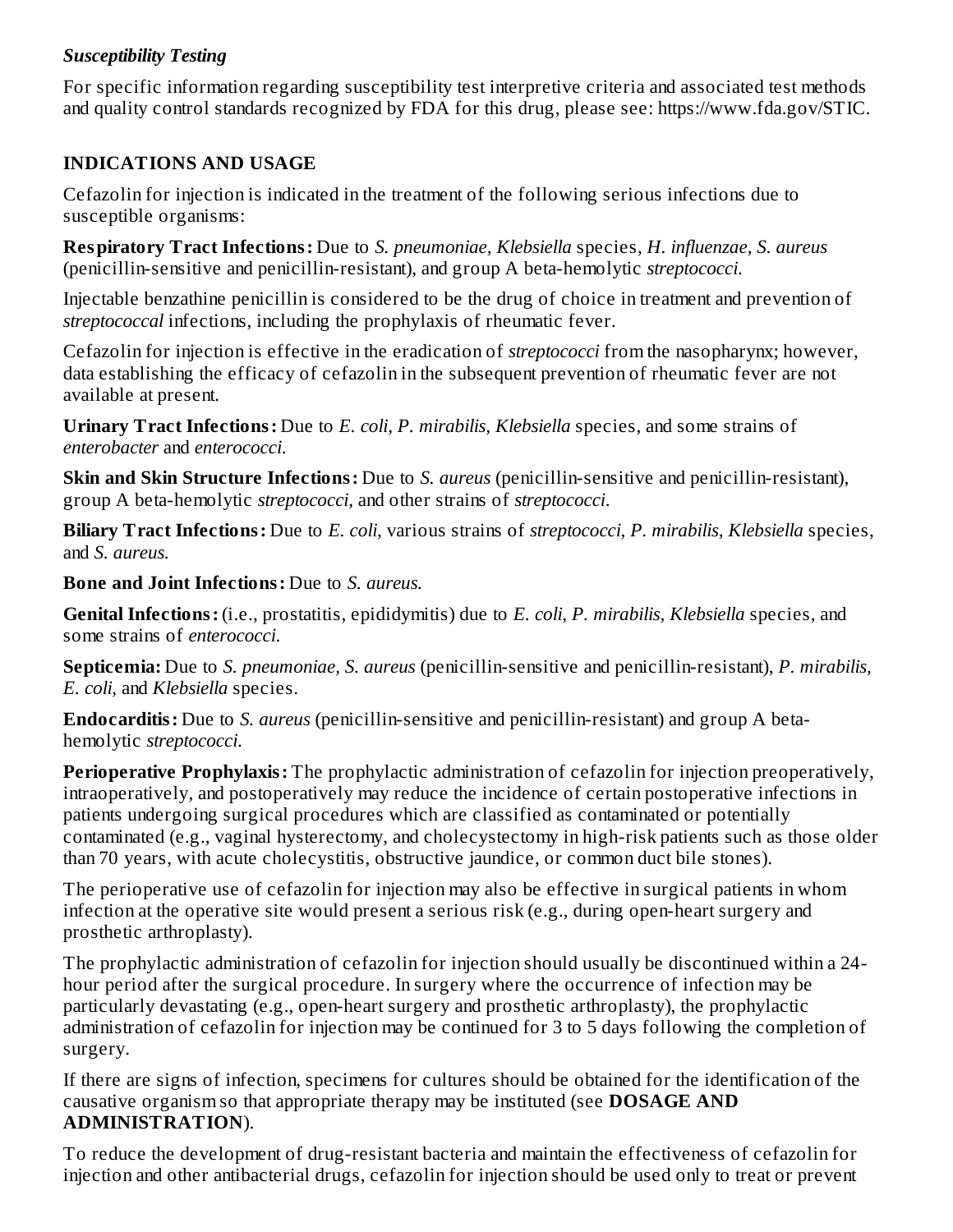infections that are proven or strongly suspected to be caused by susceptible bacteria. When culture and susceptibility information are available, they should be considered in selecting or modifying antibacterial therapy. In the absence of such data, local epidemiology and susceptibility patterns may contribute to the empiric selection of therapy.

## **CONTRAINDICATIONS**

CEFAZOLIN FOR INJECTION IS CONTRAINDICATED IN PATIENTS WITH KNOWN ALLERGY TO THE CEPHALOSPORIN GROUP OF ANTIBIOTICS.

#### **WARNINGS**

BEFORE THERAPY WITH CEFAZOLIN FOR INJECTION IS INSTITUTED, CAREFUL INQUIRY SHOULD BE MADE TO DETERMINE WHETHER THE PATIENT HAS HAD PREVIOUS HYPERSENSITIVITY REACTIONS TO CEFAZOLIN, CEPHALOSPORINS, PENICILLINS, OR OTHER DRUGS. IF THIS PRODUCT IS GIVEN TO PENICILLIN-SENSITIVE PATIENTS, CAUTION SHOULD BE EXERCISED BECAUSE CROSS-HYPERSENSITIVITY AMONG BETA-LACTAM ANTIBIOTICS HAS BEEN CLEARLY DOCUMENTED AND MAY OCCUR IN UP TO 10% OF PATIENTS WITH A HISTORY OF PENICILLIN ALLERGY. IF AN ALLERGIC REACTION TO CEFAZOLIN FOR INJECTION OCCURS, DISCONTINUE TREATMENT WITH THE DRUG. SERIOUS ACUTE HYPERSENSITIVITY REACTIONS MAY REQUIRE TREATMENT WITH EPINEPHRINE AND OTHER EMERGENCY MEASURES, INCLUDING OXYGEN, IV FLUIDS, IV ANTIHISTAMINES, CORTICOSTEROIDS, PRESSOR AMINES, AND AIRWAY MANAGEMENT, AS CLINICALLY INDICATED.

**Ps eudomembranous colitis has been reported with nearly all antibacterial agents, including cefazolin, and may range in s everity from mild to life-threatening. Therefore, it is important to consider this diagnosis in patients who pres ent with diarrhea subs equent to the administration of antibacterial agents.**

Treatment with antibacterial agents alters the normal flora of the colon and may permit overgrowth of clostridia. Studies indicate that a toxin produced by *Clostridium difficile* is a primary cause of "antibioticassociated colitis."

After the diagnosis of pseudomembranous colitis has been established, therapeutic measures should be initiated. Mild cases of pseudomembranous colitis usually respond to drug discontinuation alone. In moderate to severe cases, consideration should be given to management with fluids and electrolytes, protein supplementation, and treatment with an oral antibacterial drug clinically effective against *C. difficile* colitis.

#### **PRECAUTIONS**

#### **General**

Prolonged use of cefazolin may result in the overgrowth of nonsusceptible organisms. Careful clinical observation of the patient is essential.

When cefazolin is administered to patients with low urinary output because of impaired renal function, lower daily dosage is required (see **DOSAGE AND ADMINISTRATION**).

As with other beta-lactam antibiotics, seizures may occur if inappropriately high doses are administered to patients with impaired renal function (see **DOSAGE AND ADMINISTRATION**).

Cefazolin as with all cephalosporins, should be prescribed with caution in individuals with a history of gastrointestinal disease, particularly colitis.

Cephalosporins may be associated with a fall in prothrombin activity. Those at risk include patients with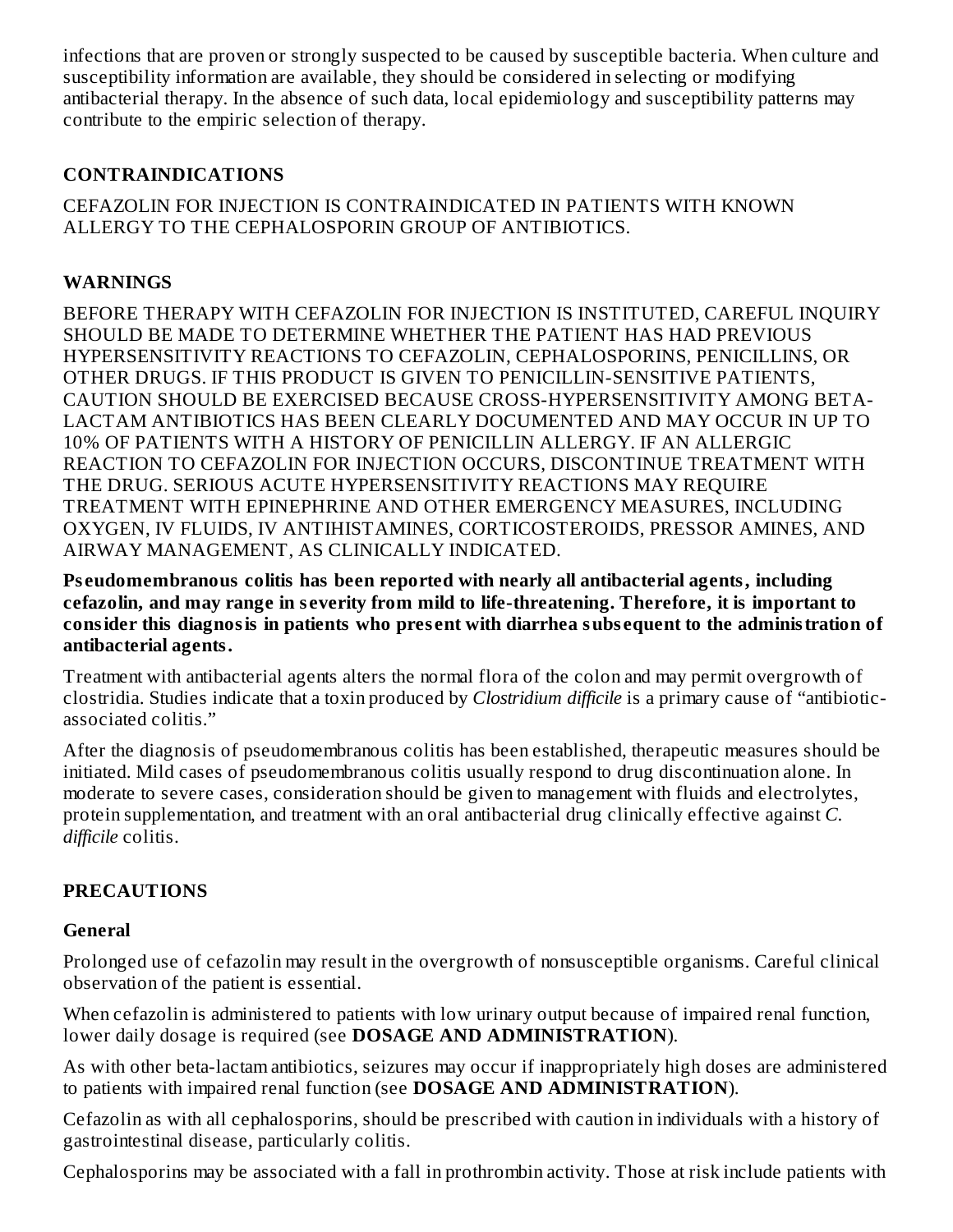renal or hepatic impairment or poor nutritional state, as well as patients receiving a protracted course of antimicrobial therapy, and patients previously stabilized on anticoagulant therapy. Prothrombin time should be monitored in patients at risk and exogenous vitamin K administered as indicated.

Prescribing cefazolin in the absence of a proven or strongly suspected bacterial infection or a prophylactic indication is unlikely to provide benefit to the patient and increases the risk of the development of drug-resistant bacteria.

## **Drug Interactions**

Probenecid may decrease renal tubular secretion of cephalosporins when used concurrently, resulting in increased and more prolonged cephalosporin blood levels.

#### **Drug/Laboratory Test Interactions**

A false positive reaction for glucose in the urine may occur with Benedict's solution, Fehling's solution or with CLINITEST  $^{\circledR}$  tablets, but not with enzyme-based tests such as CLINISTIX  $^{\circledR}$  .

Positive direct and indirect antiglobulin (Coombs) tests have occurred; these may also occur in neonates whose mothers received cephalosporins before delivery.

#### **Information for Patients**

Patients should be counseled that antibacterial drugs including cefazolin, should only be used to treat bacterial infections. They do not treat viral infections (e.g., the common cold). When cefazolin is prescribed to treat a bacterial infection, patients should be told that although it is common to feel better early in the course of therapy, the medication should be taken exactly as directed. Skipping doses or not completing the full course of therapy may: (1) decrease the effectiveness of the immediate treatment, and (2) increase the likelihood that bacteria will develop resistance and will not be treatable by cefazolin or other antibacterial drugs in the future.

#### **Carcinogenesis/Mutagenesis**

Mutagenicity studies and long-term studies in animals to determine the carcinogenic potential of cefazolin have not been performed.

## **Pregnancy**

## *Teratogenic Effects*

Reproduction studies have been performed in rats, mice, and rabbits at doses up to 25 times the human dose and have revealed no evidence of impaired fertility or harm to the fetus due to cefazolin. There are, however, no adequate and well-controlled studies in pregnant women. Because animal reproduction studies are not always predictive of human response, this drug should be used during pregnancy only if clearly needed.

## **Labor and Delivery**

When cefazolin has been administered prior to caesarean section, drug levels in cord blood have been approximately one quarter to one third of maternal drug levels. The drug appears to have no adverse effect on the fetus.

## **Nursing Mothers**

Cefazolin is present in very low concentrations in the milk of nursing mothers. Caution should be exercised when cefazolin is administered to a nursing woman.

## **Pediatric Us e**

Safety and effectiveness for use in premature infants and neonates have not been established. See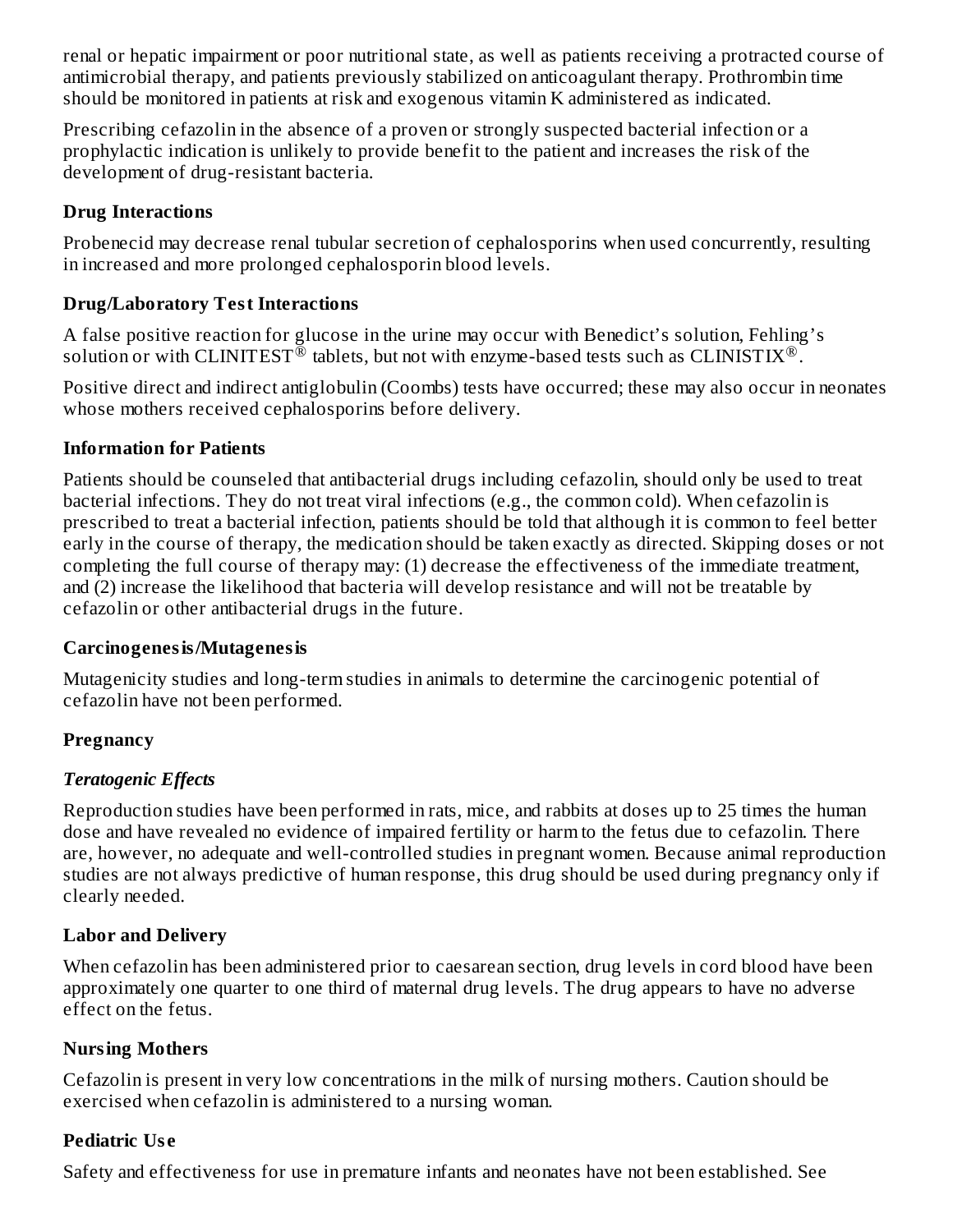**DOSAGE AND ADMINISTRATION** for recommended dosage in pediatric patients older than 1 month.

## **Geriatric Us e**

Of the 920 subjects who received cefazolin in clinical studies, 313 (34%) were 65 years and over, while 138 (15%) were 75 years and over. No overall differences in safety or effectiveness were observed between these subjects and younger subjects. Other reported clinical experience has not identified differences in responses between the elderly and younger patients, but greater sensitivity of some older individuals cannot be ruled out.

This drug is known to be substantially excreted by the kidney, and the risk of toxic reactions to this drug may be greater in patients with impaired renal function. Because elderly patients are more likely to have decreased renal function, care should be taken in dose selection, and it may be useful to monitor renal function (see **PRECAUTIONS, General** and **DOSAGE AND ADMINISTRATION**).

## **ADVERSE REACTIONS**

The following reactions have been reported:

**Gastrointestinal:** Diarrhea, oral candidiasis (oral thrush), vomiting, nausea, stomach cramps, anorexia, and pseudomembranous colitis. Onset of pseudomembranous colitis symptoms may occur during or after antibiotic treatment (see **WARNINGS**). Nausea and vomiting have been reported rarely.

**Allergic:** Anaphylaxis, eosinophilia, itching, drug fever, skin rash, Stevens-Johnson syndrome.

**Hematologic:** Neutropenia, leukopenia, thrombocytopenia, thrombocythemia.

**Hepatic:** Transient rise in SGOT, SGPT, and alkaline phosphatase levels has been observed. As with other cephalosporins, reports of hepatitis have been received.

**Renal:** As with other cephalosporins, reports of increased BUN and creatinine levels, as well as renal failure, have been received.

**Local Reactions:** Rare instances of phlebitis have been reported at site of injection.

**Other Reactions:** Genital and anal pruritus (including vulvar pruritus, genital moniliasis, and vaginitis).

To report SUSPECTED ADVERSE REACTIONS, contact Hospira, Inc. at 1-800-441-4100 or FDA at 1-800-FDA-1088 or www.fda.gov/medwatch.

# **DOSAGE AND ADMINISTRATION**

Note: Cefazolin for Injection in the ADD-Vantage® Vial is intended for intravenous infusion.

# **Usual Adult Dosage**

| Type of Infection                                   | <b>Dose</b>           | <b>Frequency</b> |
|-----------------------------------------------------|-----------------------|------------------|
| Moderate to severe                                  | $500 \text{ mg}$ to 1 | every 6 to 8     |
| infections                                          | gram                  | hours            |
| Mild infections caused by<br>susceptible            | 250 mg to 500<br>mg   | every 8 hours    |
| gram-positive cocci                                 |                       |                  |
| Acute, uncomplicated<br>urinary<br>tract infections | 1 gram                | every 12 hours   |
| Pneumococcal pneumonia                              | $500$ mg              | every 12 hours   |
| Severe, life-threatening                            | 1 gram to $1.5$       | every 6 hours    |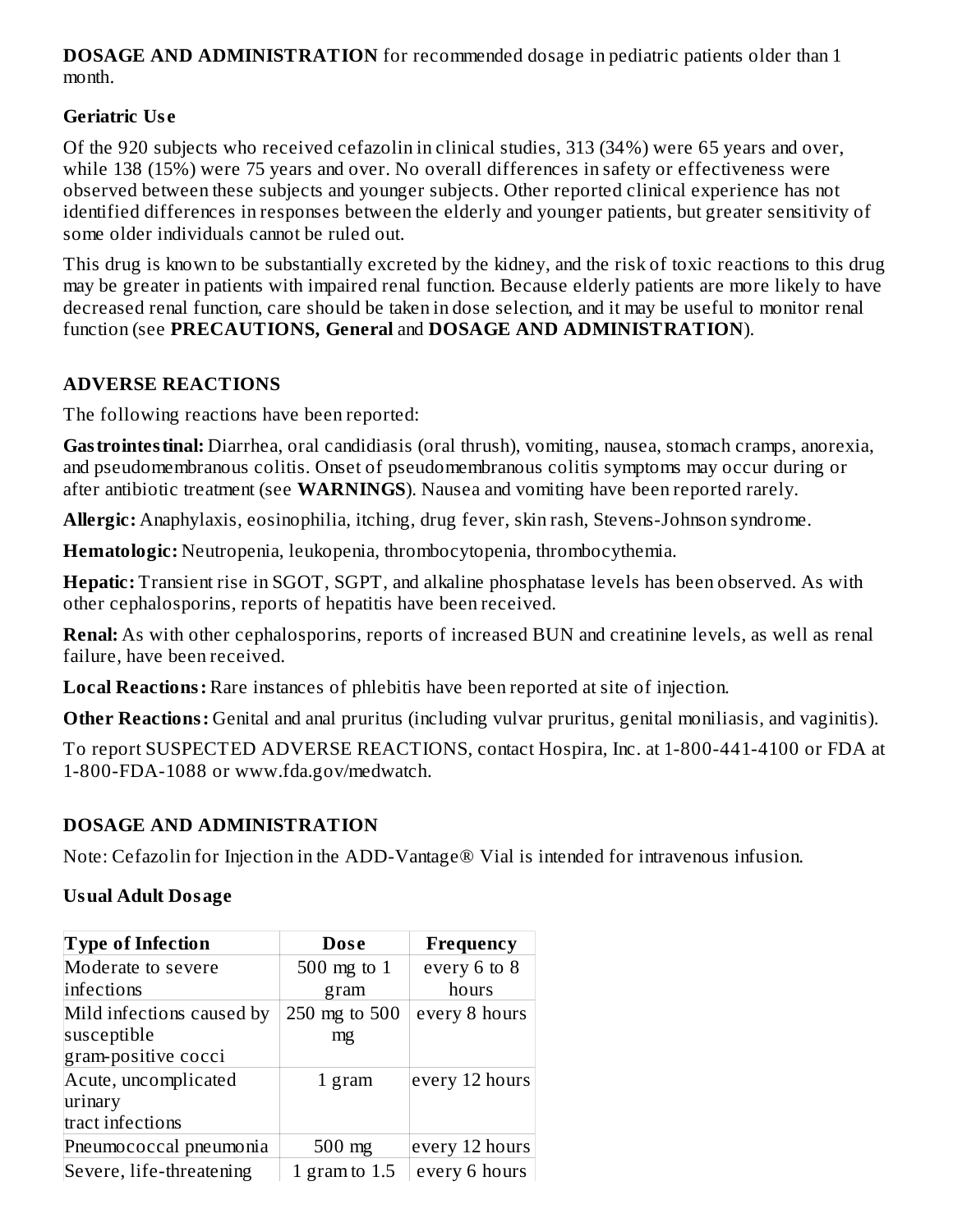\* In rare instances, doses of up to 12 grams of cefazolin for injection per day have been used.

#### **Perioperative Prophylactic Us e**

To prevent postoperative infection in contaminated or potentially contaminated surgery, recommended doses are:

a. 1 gram intravenous administered 1/2 hour to 1 hour prior to the start of surgery.

b. For lengthy operative procedures (e.g., 2 hours or more), 500 mg to 1 gram intravenous during surgery (administration modified depending on the duration of the operative procedure).

c. 500 mg to 1 gram intravenous every 6 to 8 hours for 24 hours postoperatively.

It is important that (1) the preoperative dose be given just (1/2 to 1 hour) prior to the start of surgery so that adequate antibiotic levels are present in the serum and tissues at the time of initial surgical incision; and (2) cefazolin for injection be administered, if necessary, at appropriate intervals during surgery to provide sufficient levels of the antibiotic at the anticipated moments of greatest exposure to infective organisms.

In surgery where the occurrence of infection may be particularly devastating (e.g., open-heart surgery and prosthetic arthroplasty), the prophylactic administration of cefazolin for injection may be continued for 3 to 5 days following the completion of surgery.

#### **Dosage Adjustment for Patients with Reduced Renal Function**

Cefazolin for injection may be used in patients with reduced renal function with the following dosage adjustments: Patients with a creatinine clearance of 55 mL/min. or greater or a serum creatinine of 1.5 mg% or less can be given full doses. Patients with creatinine clearance rates of 35 to 54 mL/min. or serum creatinine of 1.6 to 3 mg% can also be given full doses but dosage should be restricted to at least 8 hour intervals. Patients with creatinine clearance rates of 11 to 34 mL/min. or serum creatinine of 3.1 to 4.5 mg% should be given 1/2 the usual dose every 12 hours. Patients with creatinine clearance rates of 10 mL/min. or less or serum creatinine of 4.6 mg% or greater should be given 1/2 the usual dose every 18 to 24 hours. All reduced dosage recommendations apply after an initial loading dose appropriate to the severity of the infection. Patients undergoing peritoneal dialysis: See **CLINICAL PHARMACOLOGY**.

#### **Pediatric Dosage**

In pediatric patients, a total daily dosage of 25 to 50 mg per kg (approximately 10 to 20 mg per pound) of body weight, divided into 3 or 4 equal doses, is effective for most mild to moderately severe infections. Total daily dosage may be increased to 100 mg per kg (45 mg per pound) of body weight for severe infections. Since safety for use in premature infants and in neonates has not been established, the use of cefazolin for injection in these patients is not recommended.

| <b>Pediatric Dosage Guide</b> |    |                                             |                          |                                                       |                            |  |
|-------------------------------|----|---------------------------------------------|--------------------------|-------------------------------------------------------|----------------------------|--|
| Weight                        |    | 25 mg/kg/day<br><b>Divided into 3 Doses</b> |                          | $25 \text{ mg/kg/day}$<br><b>Divided into 4 Doses</b> |                            |  |
| Lbs                           | Kg | Approximate<br><b>Single Dose</b>           | Vol. (mL)<br>needed with | Approximate<br>Single Dose                            | $Vol.$ (mL)<br>needed with |  |
|                               |    | mg/every 8<br>hours                         | dilution of 125<br>mg/mL | mg/every 6<br>hours                                   | dilution of 125<br>mg/mL   |  |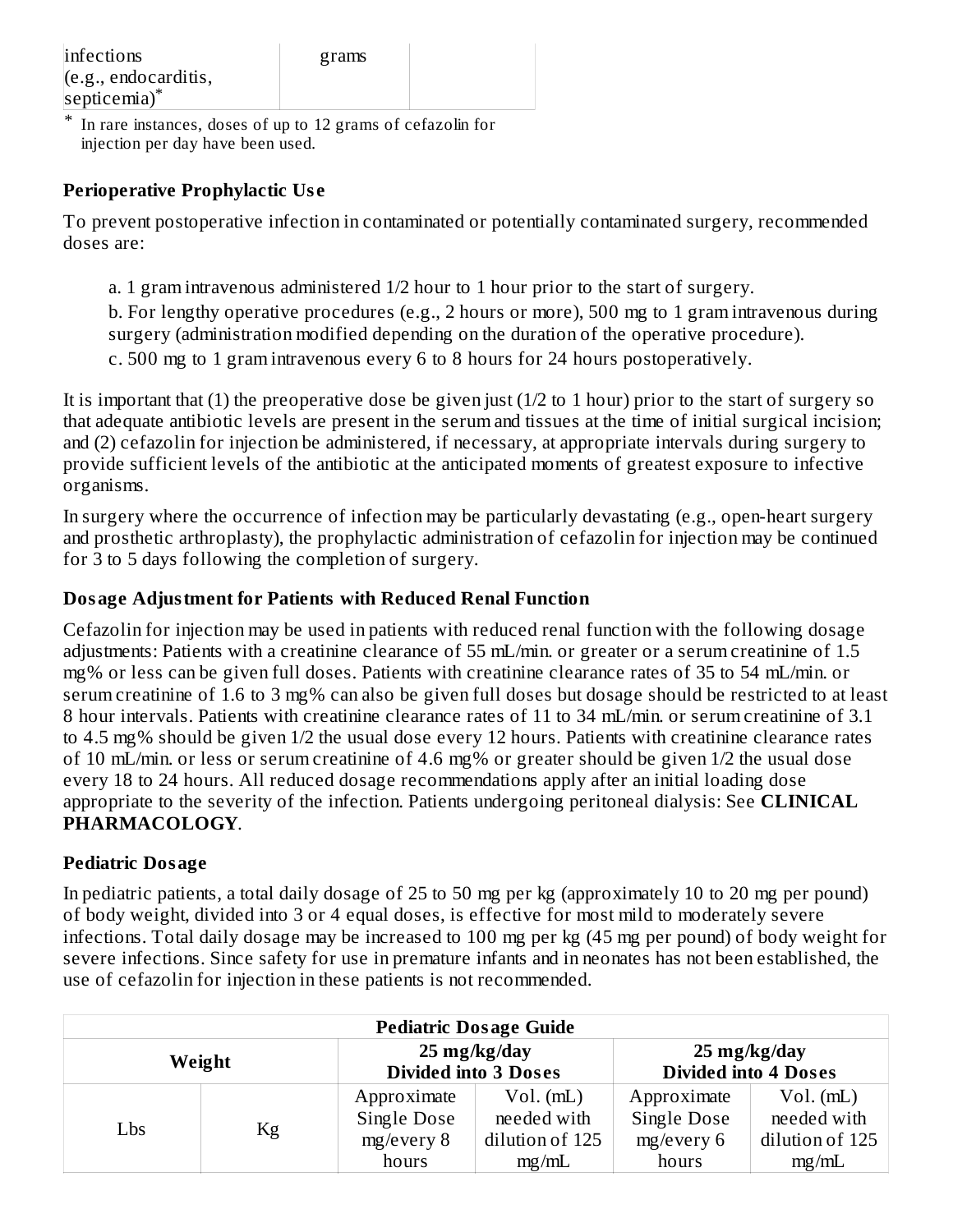| 10 | 4.5  | $40 \text{ mg}$  | $0.35$ mL | $30 \text{ mg}$  | $0.25$ mL |
|----|------|------------------|-----------|------------------|-----------|
| 20 |      | 75 mg            | $0.60$ mL | 55 mg            | $0.45$ mL |
| 30 | 13.6 | $115 \text{ mg}$ | $0.90$ mL | 85 mg            | $0.70$ mL |
| 40 | 18.1 | $150 \text{ mg}$ | $1.20$ mL | $115 \text{ mg}$ | $0.90$ mL |
| 50 | 22.7 | 190 mg           | $1.50$ mL | $140$ mg         | $1.10$ mL |

| Weight |      | 50 mg/kg/day<br><b>Divided into 3 Doses</b>              |                                                      | 50 mg/kg/day<br><b>Divided into 4 Doses</b>              |                                                        |
|--------|------|----------------------------------------------------------|------------------------------------------------------|----------------------------------------------------------|--------------------------------------------------------|
| Lbs    | Kg   | Approximate<br><b>Single Dose</b><br>mg/every 8<br>hours | Vol. (mL)<br>needed with<br>dilution of 225<br>mg/mL | Approximate<br><b>Single Dose</b><br>mg/every 6<br>hours | $Vol.$ (mL)<br>needed with<br>dilution of 225<br>mg/mL |
| 10     | 4.5  | 75 mg                                                    | $0.35$ mL                                            | $55 \text{ mg}$                                          | $0.25$ mL                                              |
| 20     | 9    | $150$ mg                                                 | $0.70$ mL                                            | $110 \text{ mg}$                                         | $0.50$ mL                                              |
| 30     | 13.6 | $225 \text{ mg}$                                         | $1 \text{ mL}$                                       | $170$ mg                                                 | $0.75$ mL                                              |
| 40     | 18.1 | 300 mg                                                   | $1.35$ mL                                            | $225$ mg                                                 | $1 \text{ mL}$                                         |
| 50     | 22.7 | 375 mg                                                   | $1.70$ mL                                            | 285 mg                                                   | $1.25$ mL                                              |

In pediatric patients with mild to moderate renal impairment (creatinine clearance of 70 to 40 mL/min.), 60 percent of the normal daily dose given in equally divided doses every 12 hours should be sufficient. In patients with moderate impairment (creatinine clearance of 40 to 20 mL/min.), 25 percent of the normal daily dose given in equally divided doses every 12 hours should be adequate. Pediatric patients with severe renal impairment (creatinine clearance of 20 to 5 mL/min.) may be given 10 percent of the normal daily dose every 24 hours. All dosage recommendations apply after an initial loading dose.

## **RECONSTITUTION**

## **Preparation of Parenteral Solution**

Parenteral drug products should be SHAKEN WELL when reconstituted, and inspected visually for particulate matter prior to administration. If particulate matter is evident in reconstituted fluids, the drug solutions should be discarded.

When reconstituted or diluted according to the instructions below, cefazolin is stable for 24 hours at room temperature. Reconstituted solutions may range in color from pale yellow to yellow without a change in potency.

## **ADD-Vantage Vials ®**

ADD-Vantage $^\circledR$  Vials of cefazolin for injection are to be reconstituted only with 0.9% Sodium Chloride Injection or 5% Dextrose Injection in the 50 mL or 100 mL ADD-Vantage<sup>®</sup> Flexible Diluent Containers or with 0.45% Sodium Chloride Injection in the 50 mL ADD-Vantage  $\overline{O}$  Flexible Diluent Container. Cefazolin for injection supplied in single dose ADD-Vantage  $^{\circledR}$  Vials should prepared as directed below.

#### **INSTRUCTIONS FOR USE**

## **To Open Diluent Container:**

Peel overwrap at corner and remove solution container. Some opacity of the plastic due to moisture absorption during the sterilization process may be observed. This is normal and does not affect the solution quality or safety. The opacity will diminish gradually.

## **To Ass emble Vial and Flexible Diluent Container:**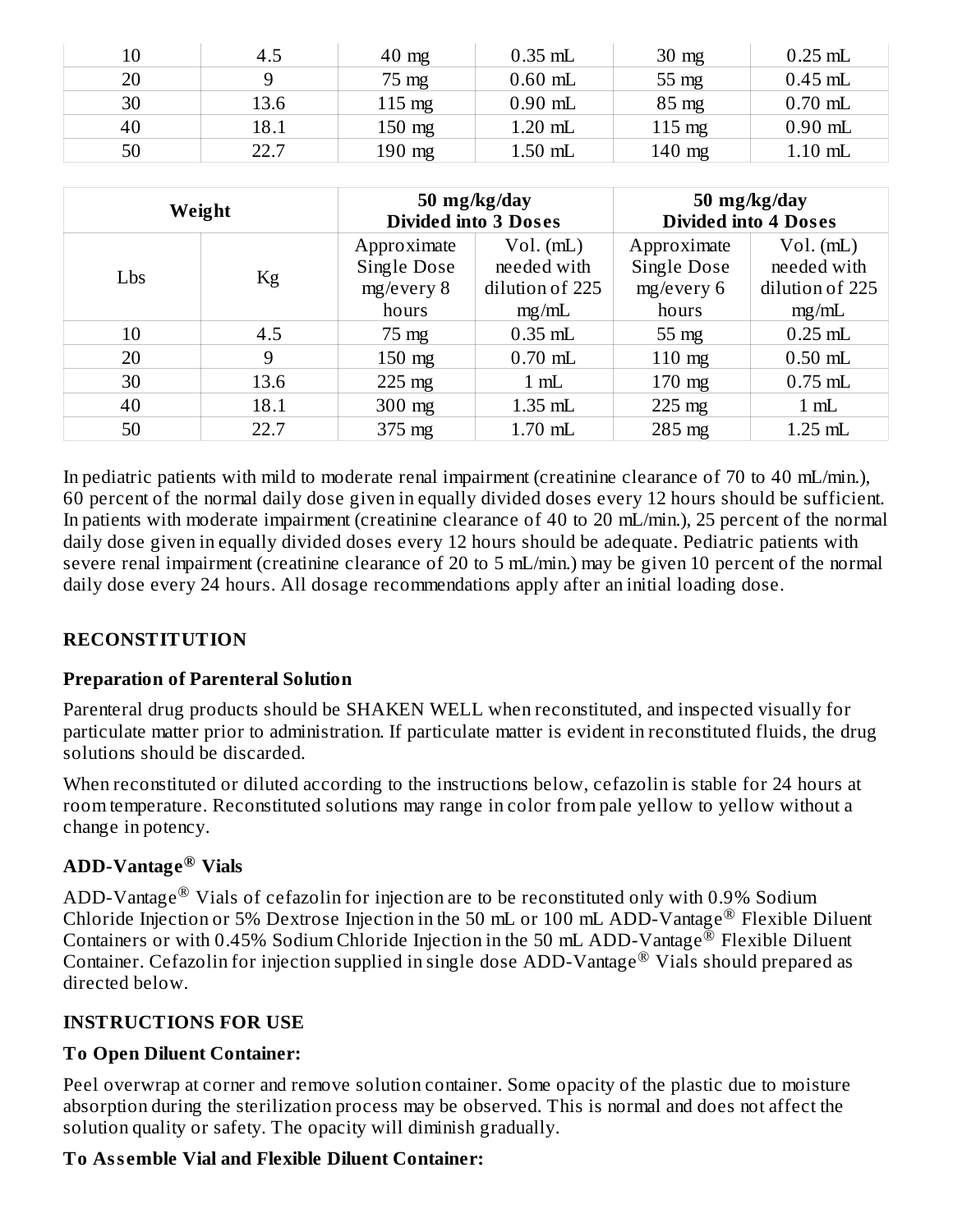1. Remove the protective covers from the top of the vial and the vial port on the diluent container as follows:

a. To remove the breakaway vial cap, swing the pull ring over the top of the vial and pull down far enough to start the opening (see **Figure 1**), then pull straight up to remove the cap (see **Figure 2**). **NOTE:** Once the breakaway cap has been removed, do not access vial with syringe.



b. To remove the vial port cover, grasp the tab on the pull ring, pull up to break the three tie strings, then pull back to remove the cover (see **Figure 3**).

2. Screw the vial into the vial port until it will go no further. THE VIAL MUST BE SCREWED IN TIGHTLY TO ASSURE A SEAL. This occurs approximately 1/2 turn (180°) after the first audible click (see **Figure 4**). The clicking sound does not assure a seal; the vial must be turned as far as it will go.

**NOTE:** Once vial is seated, do not attempt to remove (see **Figure 4**).

- 3. Recheck the vial to assure that it is tight by trying to turn it further in the direction of assembly.
- 4. Label appropriately.



## **To Reconstitute the Drug:**

1. Squeeze the bottom of the diluent container gently to inflate the portion of the container surrounding the end of the drug vial.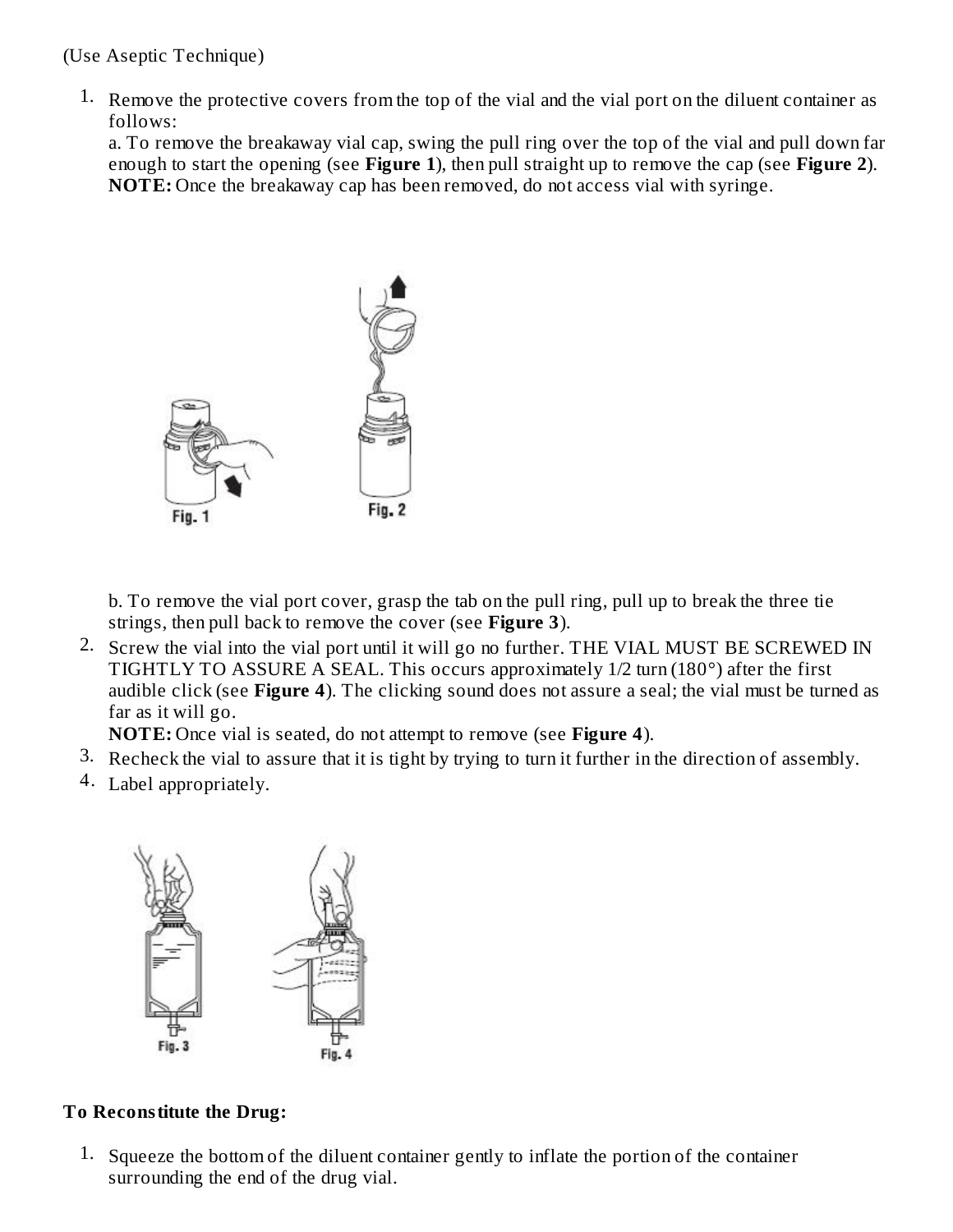- 2. With the other hand, push the drug vial down into the container telescoping the walls of the container. Grasp the inner cap of the vial through the walls of the container (see **Figure 5**).
- 3. Pull the inner cap from the drug vial (see **Figure 6**). Verify that the rubber stopper has been pulled out, allowing the drug and diluent to mix.
- 4. Mix container contents thoroughly and use within the specified time.





## **Preparation for Administration:**

(Use Aseptic Technique)

- 1. Confirm the activation and admixture of vial contents.
- 2. Check for leaks by squeezing container firmly. If leaks are found, discard unit as sterility may be impaired.
- 3. Close flow control clamp of administration set.
- 4. Remove cover from outlet port at bottom of container.
- 5. Insert piercing pin of administration set into port with a twisting motion until the pin is firmly seated.

**NOTE:** See full directions on administration set carton.

- 6. Lift the free end of the hanger loop on the bottom of the vial, breaking the two tie strings. Bend the loop outward to lock it in the upright position, then suspend container from hanger.
- 7. Squeeze and release drip chamber to establish proper fluid level in chamber.
- 8. Open flow control clamp and clear air from set. Close clamp.
- 9. Attach set to venipuncture device. If device is not indwelling, prime and make venipuncture.
- 10. Regulate rate of administration with flow control clamp.

#### **WARNING: Do not us e flexible container in s eries connections.**